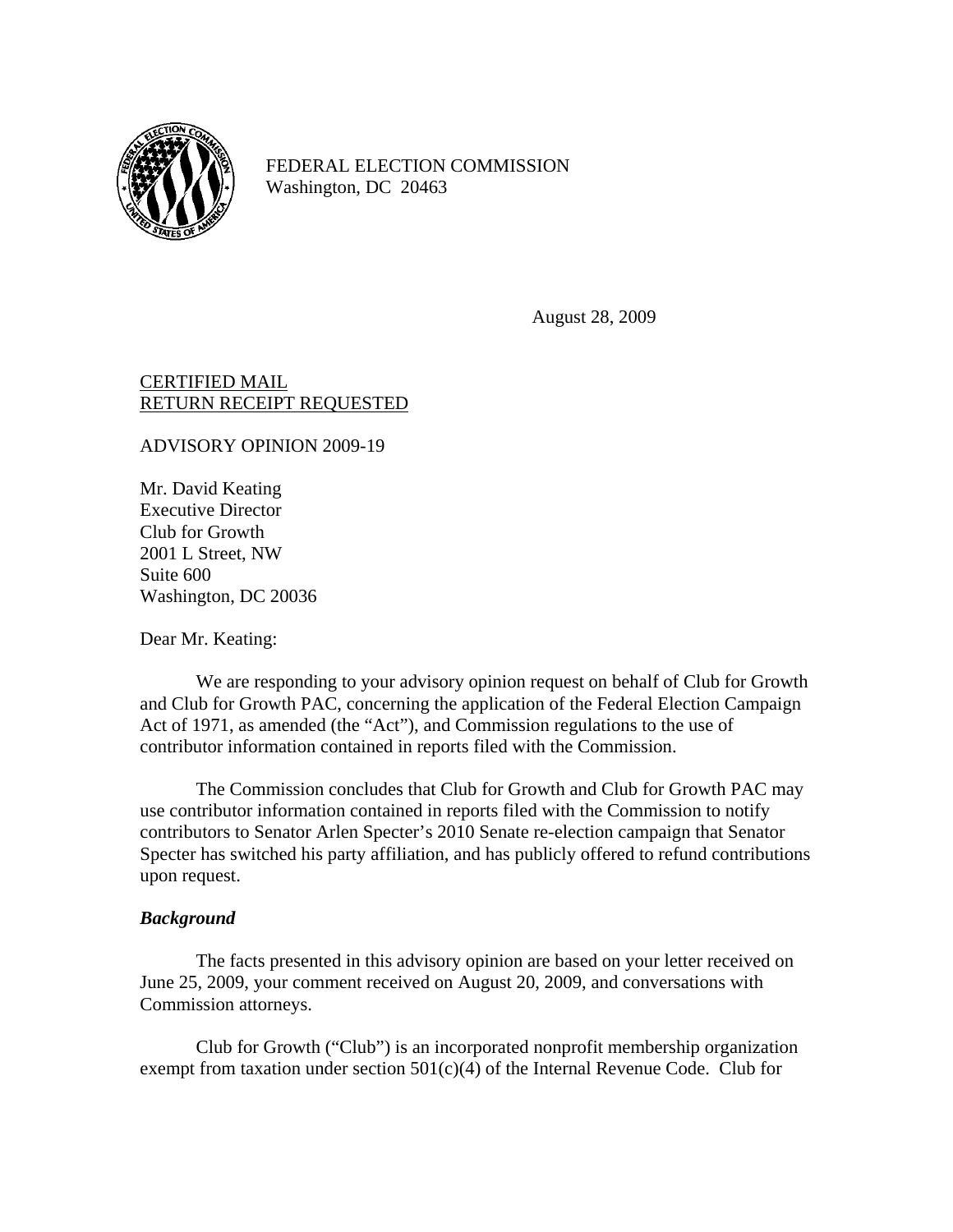Growth PAC ("Club PAC") is the separate segregated fund of the Club and is a multicandidate committee under Commission regulations.

Senator Arlen Specter represents the Commonwealth of Pennsylvania. Citizens for Arlen Specter ("Specter Committee") is his authorized campaign committee. On April 28, 2009, Senator Specter announced that he had decided to switch his party affiliation and to run as a Democrat for the 2010 Senate election. *See* Press Release, Citizens for Arlen Specter, Statement by Arlen Specter (April 28, 2009) (attached to advisory opinion request). In his press release, Senator Specter stated that he would return campaign contributions made during the 2010 election cycle upon request.

The Club and Club PAC wish to communicate with individual contributors to the Specter Committee to inform them of Senator Specter's decision to run as a Democrat in the 2010 election. The Club and Club PAC propose to compile a list of contributors from information contained in campaign finance reports that the Specter Committee has filed with the Commission. The communications would notify contributors about Senator Specter's policy of providing refunds upon request to those who contributed to his campaign while he was running as a Republican. The communications would not contain any express advocacy or mention any other candidate.

Either the Club or Club PAC would send a one-time letter to contributors to the Specter Committee, or alternatively, for those contributors with published phone numbers, the Club or Club PAC may make a one-time telephone call. The letter would inform contributors to the Specter Committee of Senator Specter's decision to switch to the Democratic Party and his policy of refunding contributions upon request. A preprinted form letter requesting a contribution refund and envelope addressed directly to the Specter Committee would be enclosed with the letter. Neither the Club nor Club PAC would know who sends this form letter to the Specter Committee. If the Club or Club PAC makes a phone call to a contributor, the phone call would inform the contributor of Senator Specter's decision to switch parties and his refund policy. The contributor would be asked if he or she would like to have the Club or Club PAC either send the contributor information on how to request the refund, or provide this information during the telephone call. Both the letter and the telephone call would inform contributors that the Specter Committee is not required by statute or regulations to refund these contributions.

The communications would not contain any solicitation of any kind for the Club, Club PAC, any candidate, or any other entity. No follow up mailings or telephone calls would be made unless, during the initial telephone call, the contributor requests further information from the Club or Club PAC on how to request a refund. The communications would be made independently of any candidate or political party.

The Club and Club PAC would not use the list for any purpose other than the communication proposed in the advisory opinion request, and would not retain the list for any other purpose. The Club and Club PAC would not put any of the contact information obtained from the Specter Committee's Commission filings into either the Club or the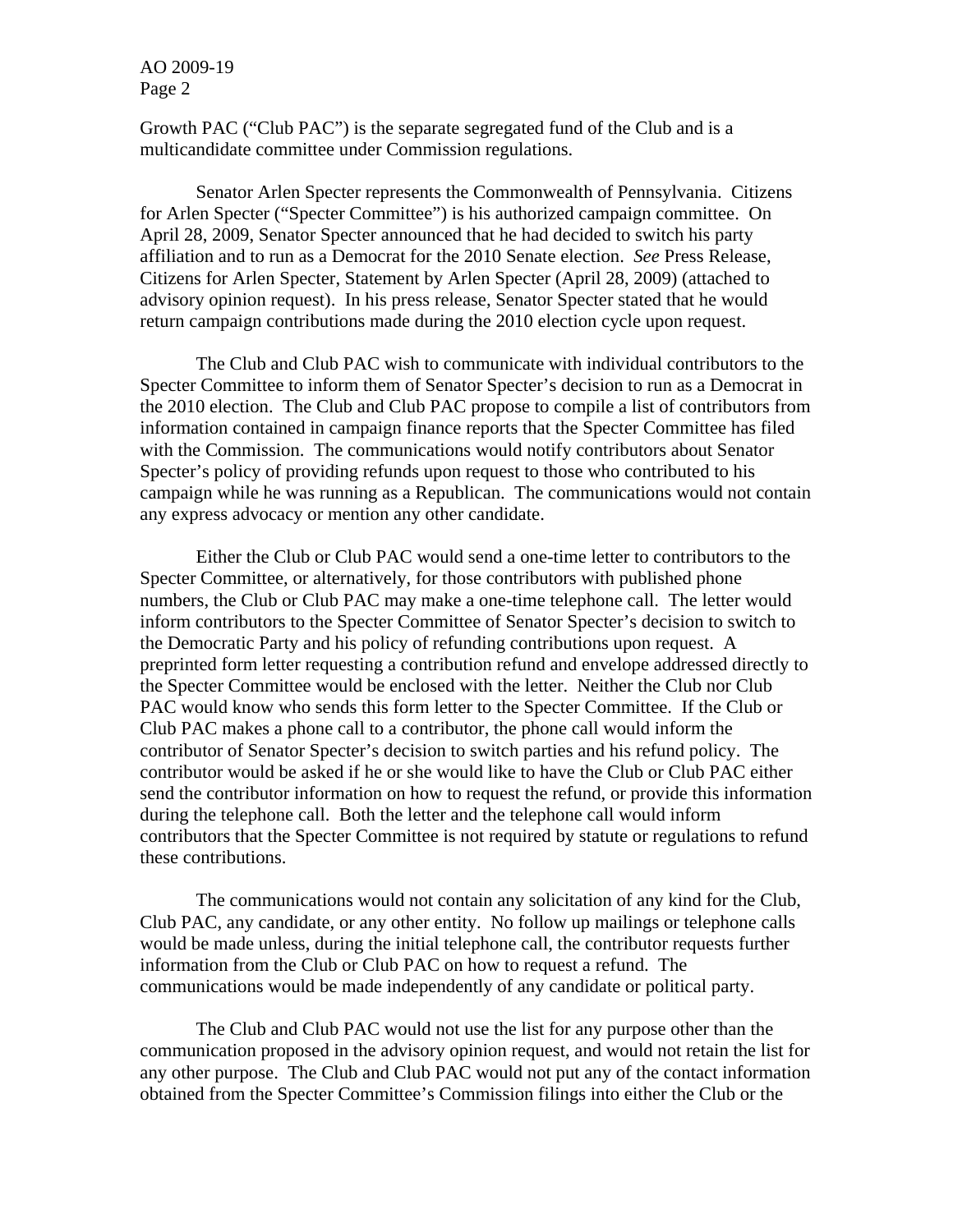Club PAC's general membership database. The Club and Club PAC would not make the list of contributors to the Specter Committee available to any other entity.

#### *Question Presented*

*May the Club or Club PAC use information obtained from campaign finance reports filed with the Commission to communicate with contributors to the Specter Committee informing them of Senator Specter's decision to switch parties and his refund policy?* 

### *Legal Analysis and Conclusion*

 Yes, the Club and Club PAC may use contributor information contained in reports filed with the Commission for the purpose of making a communication informing contributors to the Specter Committee of Senator Specter's decision to run as a Democrat and his policy of refunding contributions upon request.

 Under the Act and Commission regulations, political committees are required to file reports with the Commission identifying the names and mailing addresses of contributors. 2 U.S.C.  $434(b)(2)(A)$  and  $(b)(3)(A)$ ; 11 CFR 104.8(a). The Act provides that the Commission shall make reports and statements filed with it available to the public for inspection and copying within 48 hours after receipt. 2 U.S.C. 438(a)(4). Any information copied from such reports or statements, however, "may not be sold or used by any person for the purpose of soliciting contributions or for commercial purposes," other than using the name and address of a political committee to solicit contributions from that political committee. *Id*.; *see also* 11 CFR 104.15(a). Under Commission regulations, "soliciting contributions" includes soliciting any type of contribution or donation, such as political or charitable contributions. 11 CFR 104.15(b).

 Thus, in addition to requiring the disclosure of contributor information, Congress provided limitations to ensure that such information was not misused. Congress was concerned that the Act's reporting requirements "open up the citizens who are generous and public spirited enough to support our political activities to all kinds of harassment . . . ." 117 Cong. Rec. 30057 (daily ed. Aug. 5, 1971) (statement of Sen. Bellmon). Specifically, Senator Bellmon, sponsor of the prohibition on the use of individual contributors' names and addresses, stated that the purpose of the prohibition was to "protect the privacy of the generally very public-spirited citizens who may make a contribution to a political campaign or a political party." *Id*. In his remarks on the Senate floor, however, Senator Bellmon acknowledged the limitations of the prohibition. *See id.* at 30058 (the prohibition "is intended to protect, at least to some degree, the men and women who make contributions to candidates or political parties from being victimized" by having their names sold to list brokers). Indeed, in his response to a question from Senator Nelson, Senator Bellmon confirmed that the "only purpose" of the prohibition is to "prohibit the lists [of contributor names and addresses] from being used for commercial purposes." 117 Cong. Rec. 30058 (daily ed. Aug. 5, 1971) (statements of Sen. Nelson and Sen. Bellmon).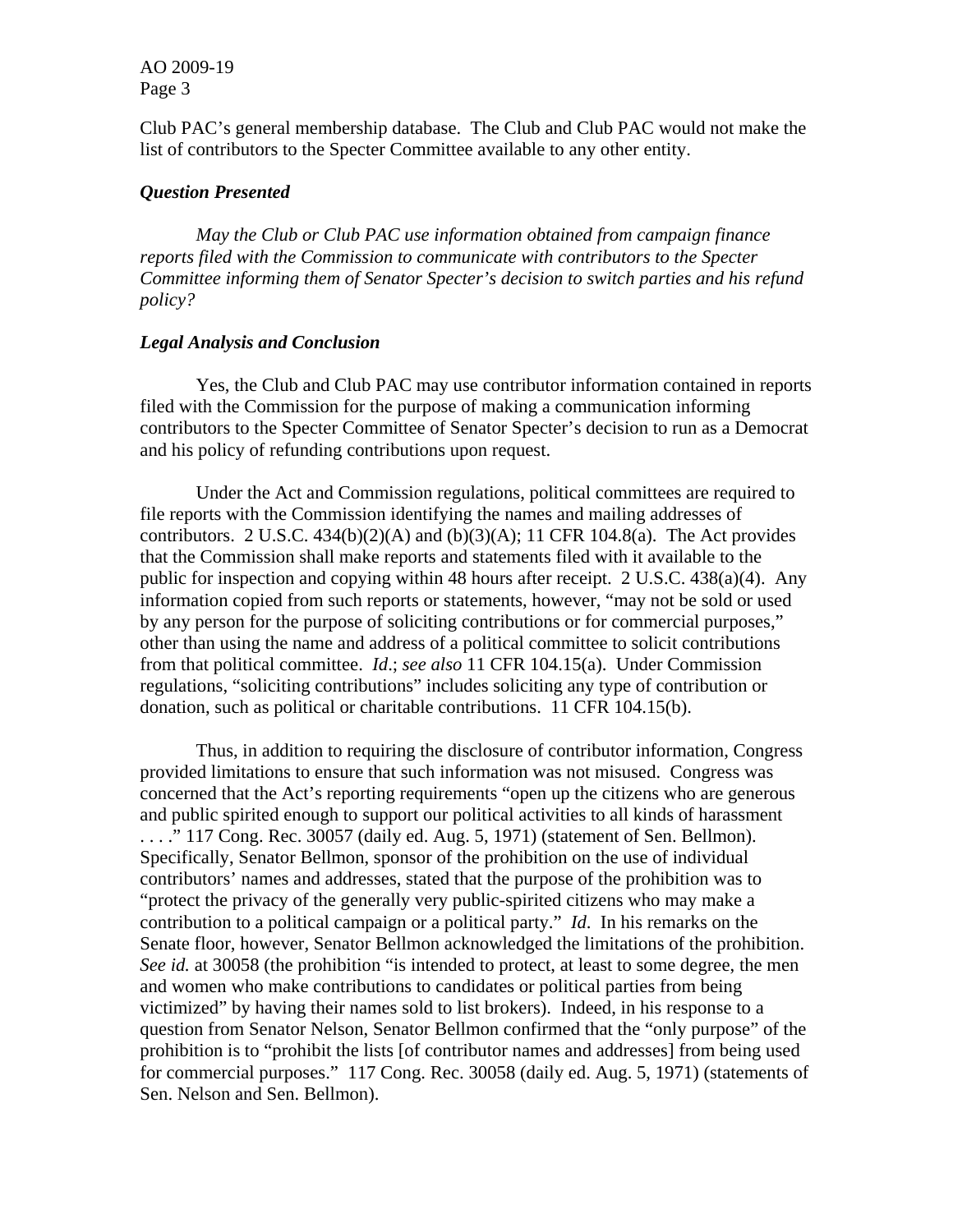$\overline{a}$ 

The Commission has applied this solicitation and commercial use prohibition in several advisory opinions. In Advisory Opinion 1981-05 (Findley), the Commission concluded that a candidate could use information obtained from disclosure reports to mail letters to contributors to his opponent's campaign to correct allegedly defamatory charges made by his opponent. In Advisory Opinion 1984-02 (Gramm), a non-connected political committee calling itself "Americans for Phil Gramm in '84" solicited contributions without the permission of Phil Gramm or his authorized campaign committee. The Commission concluded that Representative Gramm and his authorized campaign committee could use contributor information contained in Americans for Phil Gramm in '84's disclosure reports to inform contributors that the non-connected committee was not Phil Gramm's authorized committee.

In both of these advisory opinions, the Commission noted that the purpose of the prohibition is to prevent contributor information from being used for commercial purposes or for making solicitations. The prohibition does not "foreclose the use of this information for other, albeit political, purposes, such as correcting contributor misperceptions." Advisory Opinion 1984-02 (Gramm).

This application of 2 U.S.C. 438(a)(4) is also consistent with the courts' treatment of the statute and regulatory provision. *See, e.g.*, *FEC v. Int'l Funding Inst., Inc.*, 969 F.2d 1110 (D.C. Cir. 1992) (holding that the commercial use prohibition is constitutional because political committees have a property interest in their contributor lists); *FEC v. Political Contributions Data, Inc.*, 943 F.2d 190 (2nd Cir. 1991) (finding that the sale of contributor lists that did not include addresses or phone numbers and that explicitly stated that the lists could not be used for the purpose of solicitation or any commercial use did not violate the prohibition at 2 U.S.C. 438(a)(4)).

In this situation, the Club and Club PAC will not solicit contributions for any reason, and will not use the contributor information for any commercial purpose. Instead, the Club and Club PAC will use contributor information obtained from the Specter Committee's disclosure reports only for the limited purpose of notifying contributors that Senator Specter has switched parties and of his refund policy.<sup>[1](#page-3-0)</sup> The communication will be made only once to each donor and will not require any further contact between the Club or Club PAC and the contributors to the Specter Committee.<sup>[2](#page-3-1)</sup> Furthermore, the Club and Club PAC will safeguard the contributor information obtained from the reports by keeping it separate from their general membership database, to avoid using the

<span id="page-3-0"></span><sup>&</sup>lt;sup>1</sup> The communication will inform contributors that the Specter Committee is not required by statute or regulations to refund these contributions.

<span id="page-3-1"></span> $2 \text{ In your comment on behalf of Club for Growth, you state that "We have no interest in making repeated" and the other hand, we can use the same result.$ communications and have stated we would not do so." Comment of David Keating, Executive Director, Club for Growth on Draft AO 2009-19 at 3 (August 20, 2009). In Advisory Opinion 2003-24, the Commission concluded that the National Center for Tobacco-Free Kids ("NCTFK") could not use contributor information obtained from disclosure reports to send contributors direct mail communications about the health effects of smoking or for other efforts to control tobacco use. In reaching this conclusion, the Commission stated that the requestor's broad "open-ended interaction" presented the "possibility of repetitive and intrusive communications to contributors." Advisory Opinion 2003-24 (NCTFK). Such a concern is not raised by your request.